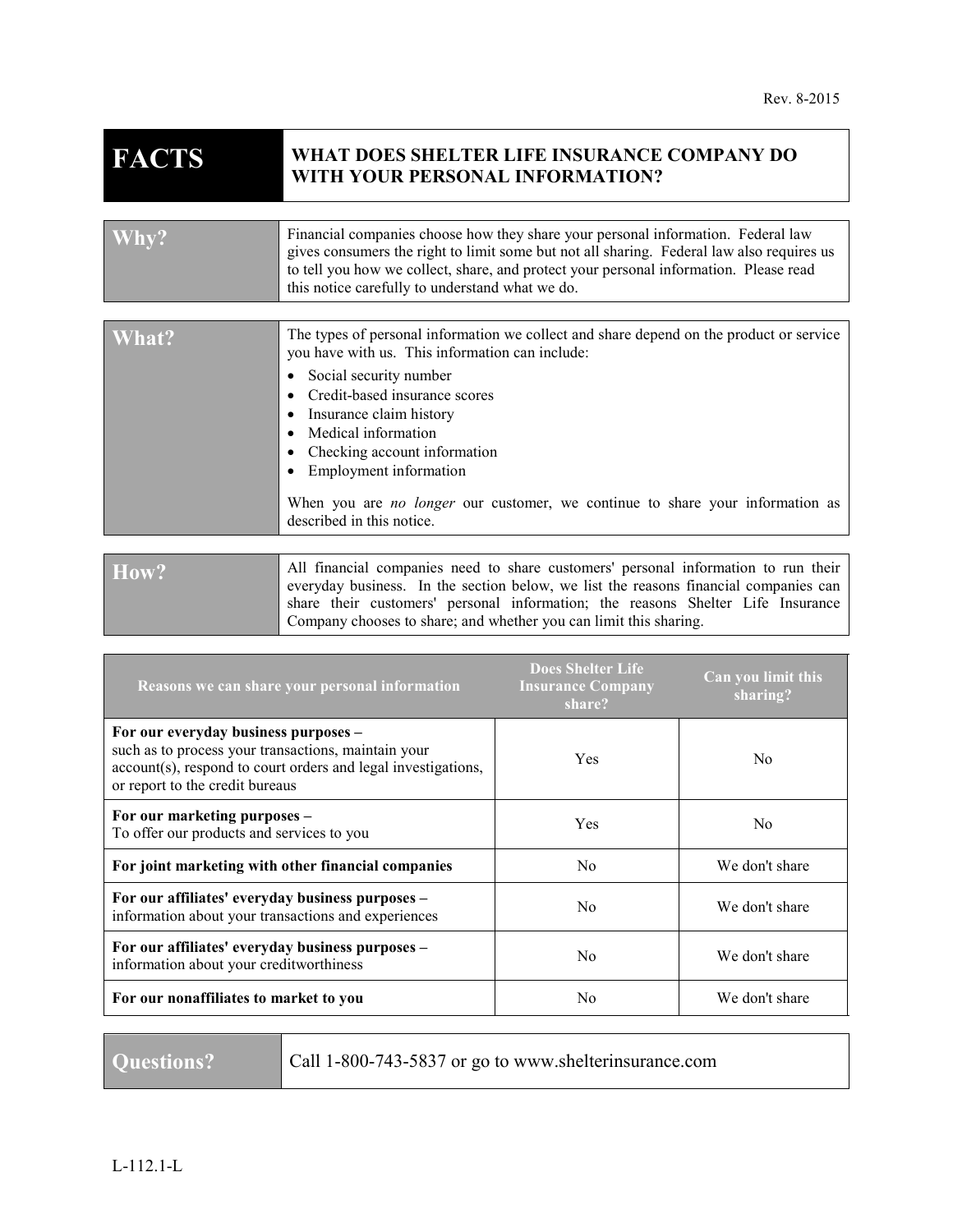| Who we are                    |                                                                                                        |
|-------------------------------|--------------------------------------------------------------------------------------------------------|
| Who is providing this notice? | Shelter Mutual Insurance Company; Shelter General Insurance<br>Company; Shelter Life Insurance Company |

| <b>What</b> we do                                                           |                                                                                                                                                                                                                                                                                                   |  |
|-----------------------------------------------------------------------------|---------------------------------------------------------------------------------------------------------------------------------------------------------------------------------------------------------------------------------------------------------------------------------------------------|--|
| How does Shelter Life Insurance Company<br>protect my personal information? | To protect your personal information from unauthorized access<br>and use, we use security measures that comply with federal law.<br>These measures include computer safeguards and secured files and<br>buildings.                                                                                |  |
| How does Shelter Life Insurance Company<br>collect my personal information? | We collect your personal information, for example, when you:<br>apply for insurance<br>٠<br>ask to change your policy<br>٠<br>pay insurance premiums<br>٠<br>file an insurance claim<br>pay us by check<br>use your credit card<br>We also collect your personal information from others, such as |  |
| Why can't I limit all sharing?                                              | credit bureaus, affiliates, or other companies.<br>Federal law gives you the right to limit only:                                                                                                                                                                                                 |  |
|                                                                             | sharing for affiliates' everyday business purposes-information<br>$\bullet$<br>about your creditworthiness<br>affiliates from using your information to market to you<br>٠<br>sharing for nonaffiliates to market to you                                                                          |  |
|                                                                             | State laws and individual companies may give you additional<br>rights to limit sharing.                                                                                                                                                                                                           |  |

| <b>Definitions</b> |                                                                                                                                                                                        |  |
|--------------------|----------------------------------------------------------------------------------------------------------------------------------------------------------------------------------------|--|
| Affiliates         | Companies related by common ownership or control. They can be<br>financial and nonfinancial companies.                                                                                 |  |
|                    | Shelter Life Insurance Company does not share with our<br>$\bullet$<br>affiliates.                                                                                                     |  |
| Nonaffiliates      | Companies not related by common ownership or control. They<br>can be financial and nonfinancial companies.                                                                             |  |
|                    | Shelter Life Insurance Companies does not share with<br>٠<br>nonaffiliates so they can market to you.                                                                                  |  |
| Joint marketing    | A formal agreement between nonaffiliated financial companies<br>that together market financial products or services to you.<br>Shelter Life Insurance Company does not jointly market. |  |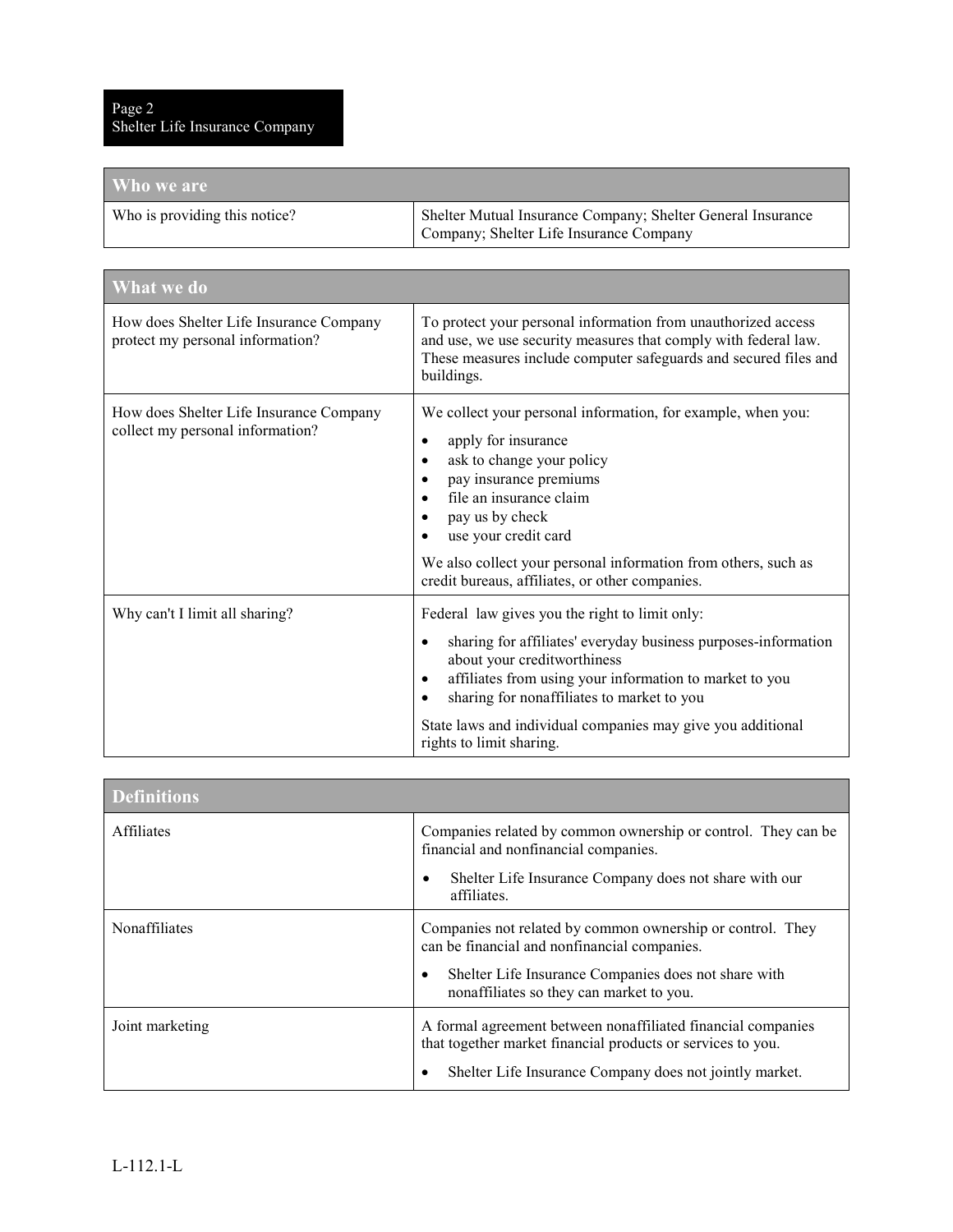## **Other important information**

**Illinois Residents Only - Notice of Information Practices:** Shelter Life Insurance Company and your Shelter Insurance® Agent want to provide you and your family with the best insurance protection at a fair price. To do this, we need information about you and your family that affects the protection we provide. You give us most of this information when you apply for insurance. We receive some information about you and your family from other people.

#### **INFORMATION WE RECEIVE FROM OTHERS**

We sometimes ask for a consumer report from a consumer reporting agency when we need information. These agencies are in the business of providing information and they may retain a copy of the information they give us and also give it to others who properly request it. If we ask for an investigative consumer report, which obtains personal information from your friends, neighbors and others who know you, you may ask to be interviewed as part of the report. To do so, simply write us at the address located at the end of this notice and we will make every effort to see that you are interviewed. If you are not interviewed, you have a right to receive a copy of any investigative consumer report prepared. Again, just write us.

We review your application and ask MIB, Inc. (a consumer reporting agency which collects medical histories) if you or your family have a history of any medical condition. We may confirm your accident and driving record from your state motor vehicle report. For larger amounts of insurance, we ask a consumer reporting agency to confirm the information on your application with you and others.

Sometimes we ask others for additional information. For example: If we offer disability protection, we may confirm your income with your employer. If your application or other information indicates you or your family have had a medical condition, we may ask for a physical examination, or contact your doctors and hospitals to give us additional information about the condition.

Your Shelter agent, as a member of your community, may receive information about you and your family from other family members, friends, neighbors, employers and co-workers, and other insurance companies and agents. This general information may include facts about your credit-worthiness, credit standing, credit capacity, character, general reputation, personal characteristics or mode of living. Often this information is volunteered or is received as part of an unrelated transaction. We at Shelter Life Insurance Company also may receive such information.

Please remember, we get most of our information from you.

### **INFORMATION WE DISCLOSE TO OTHERS**

We must disclose information about you and your property to others in order to provide you with insurance protection. We disclose without prior authorization to:

- 1. Your Shelter Agent: We disclose information we receive from others so your Shelter Agent may properly price and service your insurance policies.
- 2. People handling a claim: We may use outside medical professionals, investigators, and attorneys to properly evaluate and resolve a Life or Health claim. These people need basic information about you and your prior claims experience.
- 3. Other insurance companies and Agents: We share information with other insurance companies and agents, including reinsurers. Usually we use a consumer reporting agency that gathers data from many insurance companies. For example, if you have a personal injury or a medical condition, we may report that to an agency which collects such data. We then may obtain similar data when we need it from the agency. We honor authorizations for information you have given to others.
- 4. Consumer reporting agencies: In addition to agencies which gather data, we may disclose basic information about you and your family to other consumer reporting agencies who prepare special reports for us. For example, we would need to disclose your name, address and application information to an agency we asked to confirm your application. We also disclose information to detect and prevent insurance crimes or fraudulent claims.
- 5. Medical professionals: We disclose your name, address and any medical concern when we ask a doctor or hospital for additional medical information, but we normally have your written authorization to ask for medical

L-112.1-L